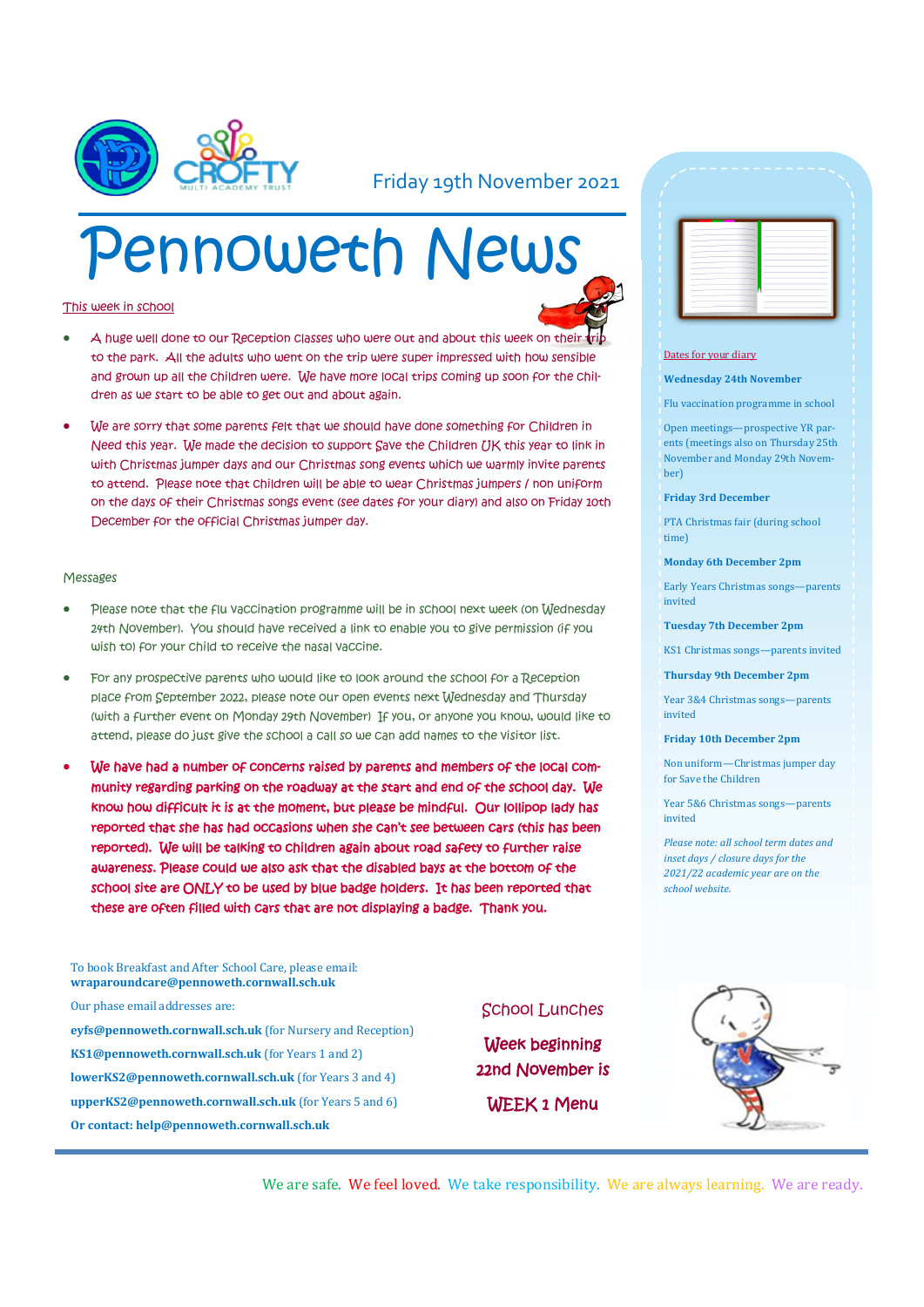## Character Qualities

We have 4 key characteristics that we are always on the lookout for! Each of these is represented by a character.

Considerate children are thoughtful, caring, sympathetic, helpful, polite, attentive, mindful and patient.

Inquisitive children are curious, inquiring, questioning, intrigued and eager to know.

Courageous children are bold, brave, valiant adventurous and determined.

Children who are being fun will be enthusiastic, excited, energetic, cheerful, light-hearted and will laugh!

We also have our Stars of the Week, who have been classroom superstars and DNA Champions for each phase.

| Quality     | Children Spotted in R, y1 and Y2 | Children Spotted in Y3, Y4, Y5 and Y6 |  |
|-------------|----------------------------------|---------------------------------------|--|
|             | Porthcurno: Tabetha              | Newlyn: Jack                          |  |
| Considerate | Gwithian: Jax V                  | Mevagissey: Maddison                  |  |
|             | Marazion: Daniel                 | Porthleven: Eva                       |  |
|             |                                  | Pendeen: Henry                        |  |
|             |                                  | Lizard:Lucas                          |  |
|             |                                  | Godrevy: Cacee                        |  |
|             |                                  |                                       |  |
| Inquisitive | Porthcurno: Harriet              | Newlyn: Autumn                        |  |
|             | Gwithian: Lukas                  | Mevagissey: Kingsley                  |  |
|             | Marazion: Abi                    | Porthleven: Oskar                     |  |
|             |                                  | Pendeen: Ellie                        |  |
|             |                                  | Lizard:Dakota                         |  |
|             |                                  | Godrevy: Samuel                       |  |
| Courageous  | Porthcurno: Tom                  | Newlyn: Elliott                       |  |
|             | Gwithian: Skyla                  | Mevagissey: Jacob                     |  |
|             | Marazion: Layla                  | Porthleven: Amelia T                  |  |
|             |                                  | Pendeen: Israel                       |  |
|             |                                  | Lizard: Jenny                         |  |
|             |                                  | Godrevy: Christopher                  |  |
| Fun         | Porthcurno: Amelia               | Newlyn: Blaise                        |  |
|             | Gwithian: Harper                 | Mevagissey: Piran                     |  |
|             | Marazion: Esme                   | Porthleven: Layla                     |  |
|             |                                  | Pendeen: Fletcher                     |  |
|             |                                  | Lizard: Conan                         |  |
|             |                                  | Godrevy: Emily                        |  |
|             | Restormel: Logan                 | Newlyn: Loki                          |  |
|             | Tintagel: Robert                 | Mevagissey: Hunter                    |  |
|             | Porthcurno: Connie               | Porthleven: Jacob                     |  |
|             | Gwithian: Rizzick                | Pendeen: Jack                         |  |
|             | Marazion: Keira                  | Lizard: Nadine                        |  |
|             |                                  | Godrevy: Livvy                        |  |

We are safe champions: KS1: Emillie, LKS2: Megan, UKS2: Kaycee

We feel loved champions: KS1: Larkin, LKS2: Jenson, UKS2: Christian

We take responsibility champions: Restormel: Lewis, Tintagel: Alfie, KS1: Zakary, LKS2: Reese, UKS2: Sam

We are always learning champions: KS1: Albie P, LKS2: Oli, UKS2: Saqib

We are ready champions: KS1: Mia, LKS2: Gracie-Mae, UKS2: Jonah